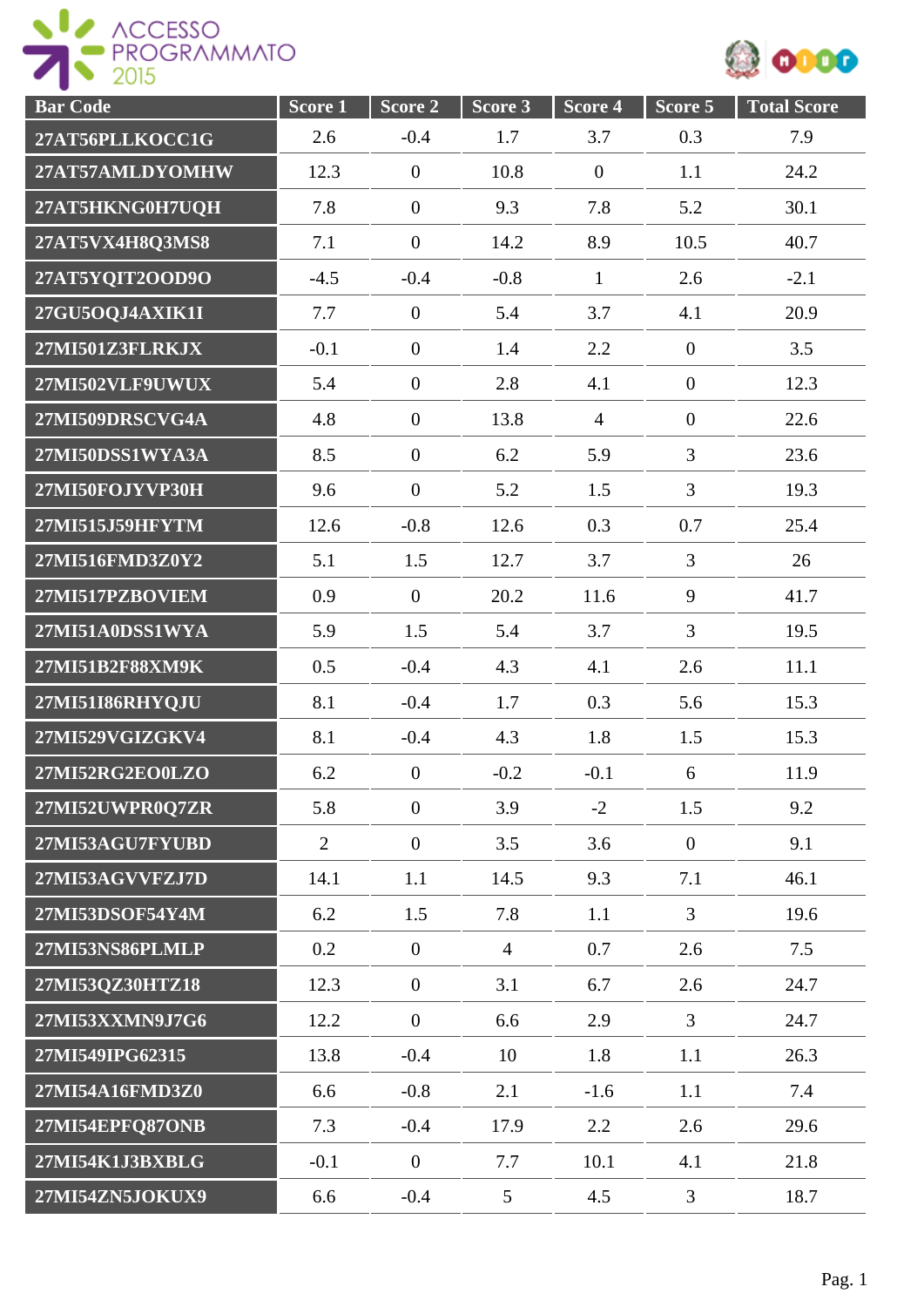



| <b>Bar Code</b>        | Score <sub>1</sub> | Score <sub>2</sub> | Score 3        | Score <sub>4</sub> | Score 5        | <b>Total Score</b> |
|------------------------|--------------------|--------------------|----------------|--------------------|----------------|--------------------|
| 27MI54ZNAJNKU89        | 1.2                | $-0.4$             | $-0.2$         | $\overline{0}$     | 0.7            | 1.3                |
| 27MI55BYX24XBZH        | 8.1                | $\mathbf{0}$       | 6.5            | 2.1                | 2.2            | 18.9               |
| 27MI55TZ5BYX24X        | 6.5                | $\boldsymbol{0}$   | 3.3            | $-0.4$             | 2.2            | 11.6               |
| 27MI55UVAHSOR66        | 3.1                | $\boldsymbol{0}$   | 8.1            | 2.2                | 4.5            | 17.9               |
| 27MI564ZN5JOKUX        | 13.7               | $\boldsymbol{0}$   | $\overline{4}$ | 0.7                | 3.7            | 22.1               |
| 27MI56AZ9GJLEZ5        | 1.6                | $\boldsymbol{0}$   | $\overline{7}$ | 1.4                | 4.1            | 14.1               |
| 27MI56GHPXTAN3D        | 3                  | $-0.4$             | 12.2           | 11.2               | 3              | 29                 |
| 27MI56PLMLPCIO2        | 3.2                | $-0.4$             | 3.5            | $-2.5$             | 4.8            | 8.6                |
| 27MI56S3HH3E1A0        | 15.2               | $\overline{0}$     | 12.6           | $-0.8$             | 4.8            | 31.8               |
| <b>27MI5717PZBOVIE</b> | 9.6                | $\overline{0}$     | 10.4           | 2.2                | 7.1            | 29.3               |
| 27MI577NU4K1J3B        | 10.4               | $-0.4$             | 8.1            | 0.3                | $\mathbf{0}$   | 18.4               |
| 27MI57BYXAPZPNI        | 10.8               | $\overline{0}$     | 8.5            | 10.5               | 3.7            | 33.5               |
| 27MI5822RG2EO0L        | $\boldsymbol{0}$   | $\boldsymbol{0}$   | $-1$           | $-0.5$             | 3.7            | $2.2\,$            |
| 27MI58LH56Q7B9T        | $\boldsymbol{0}$   | $\boldsymbol{0}$   | 1.3            | $-3.6$             | 1.5            | $-0.8$             |
| 27MI58Y70D55UVA        | 1.1                | $\overline{0}$     | 16.8           | 5.2                | 2.6            | 25.7               |
| 27MI596S3HH3E1A        | 5                  | $-0.4$             | $\mathbf{1}$   | $\overline{0}$     | 2.6            | 8.2                |
| 27MI59HFYTMJT7C        | 10.8               | $\mathbf{0}$       | 4.7            | $-0.4$             | $\mathbf{0}$   | 15.1               |
| 27MI59T01Z3FLRK        | 9.9                | 1.1                | $-0.7$         | 2.5                | $-0.1$         | 12.7               |
| 27MI5A248MCAKI1        | 7.7                | $-0.4$             | 7.4            | $-0.1$             | 1.5            | 16.1               |
| 27MI5A3AGU7FYUB        | 9.2                | $-0.4$             | $\mathfrak{S}$ | 5.9                | 7.1            | 26.8               |
| 27MI5AJNKU89JLS        | 4.3                | $-0.4$             | 3.9            | $\overline{0}$     | $\overline{0}$ | 7.8                |
| 27MI5AQ8LQNXZMO        | 3.8                | 1.1                | 4.6            | $\overline{7}$     | 6.3            | 22.8               |
| 27MI5AOV1TCJKIN        | $-0.6$             | $\overline{0}$     | 10.3           | 4.4                | 7.1            | 21.2               |
| 27MI5B9T01Z3FLR        | 1.7                | 1.5                | 7.7            | $\overline{4}$     | $\mathbf{0}$   | 14.9               |
| 27MI5BYX24XBZHG        | 4.3                | $\overline{0}$     | 16.8           | 4.5                | $\mathfrak{Z}$ | 28.6               |
| 27MI5BZHG8Y70D5        | 5.8                | $-0.8$             | $-1.4$         | 0.3                | 0.3            | 4.2                |
| <b>27MI5C8XCVUA258</b> | 9.1                | 1.1                | 2.3            | 1.8                | $-0.9$         | 13.4               |
| 27MI5CIO2HGTLNG        | $\mathbf{1}$       | $\mathbf{0}$       | 1.7            | 0.7                | 3.3            | 6.7                |
| 27MI5CV5A248MCA        | 13                 | $-0.4$             | 11.8           | 1.4                | 3.7            | 29.5               |
| 27MI5DC717PZBOV        | 1.4                | $\mathbf{0}$       | 5.4            | $-0.4$             | $\overline{3}$ | 9.4                |
| 27MI5DHSPBM77NU        | $-0.6$             | $\boldsymbol{0}$   | 9.3            | 0.7                | 2.6            | 12                 |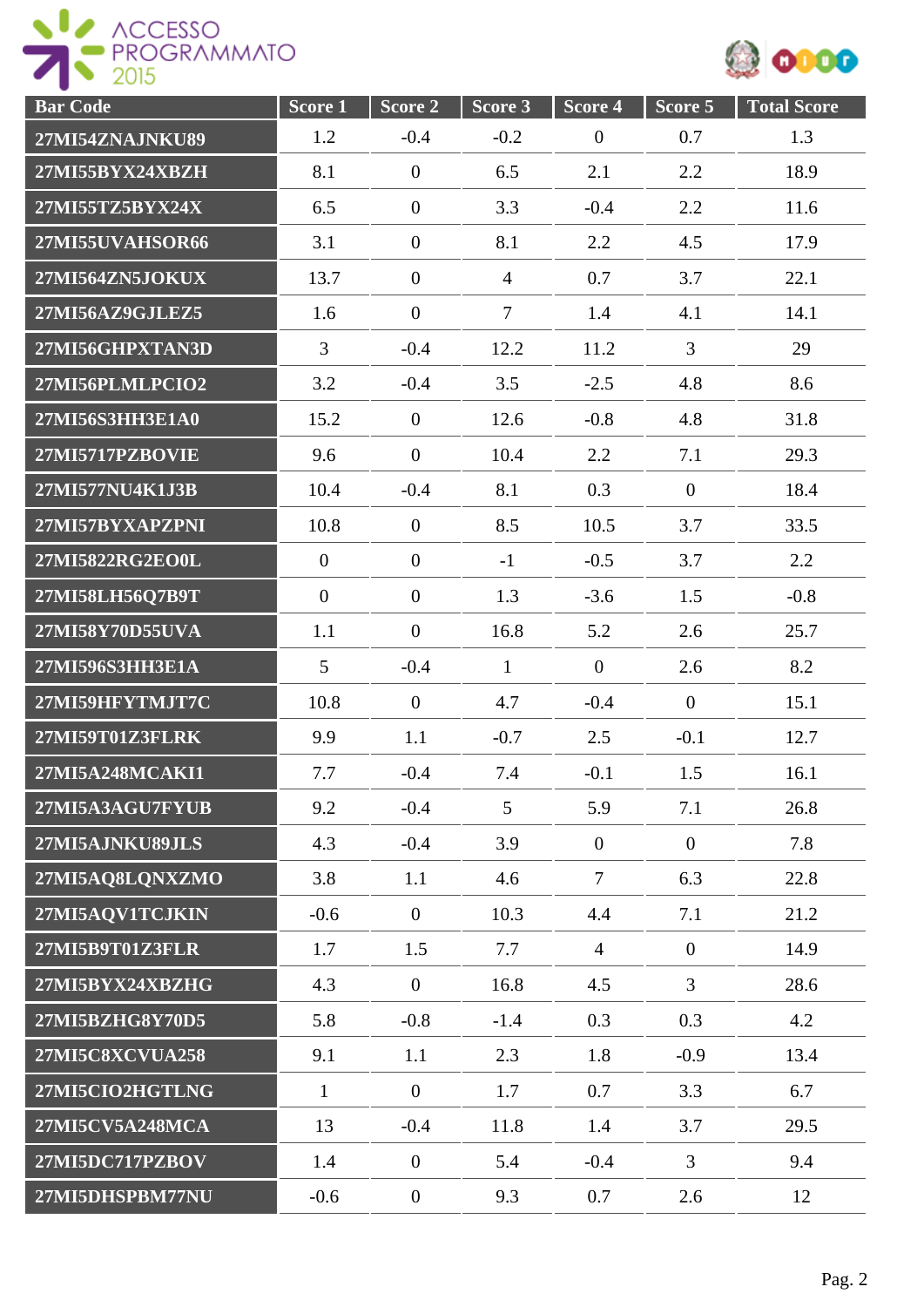



| <b>Bar Code</b> | Score 1        | Score 2          | Score 3 | Score 4        | Score 5          | <b>Total Score</b> |
|-----------------|----------------|------------------|---------|----------------|------------------|--------------------|
| 27MI5DSS1WYA3AG | 3.7            | $\boldsymbol{0}$ | 16      | 3.3            | $-0.4$           | 22.6               |
| 27MI5E07BYXAPZP | 12.3           | 1.1              | 7.4     | 14.2           | 10.1             | 45.1               |
| 27MI5E0FOJYVP30 | 14.5           | $\boldsymbol{0}$ | 10      | 5.6            | 6.7              | 36.8               |
| 27MI5E1A0DSS1WY | 3.7            | $\boldsymbol{0}$ | 0.2     | 6              | 1.5              | 11.4               |
| 27MI5EPFQ87ONBE | 11.5           | $-0.4$           | 6.5     | 2.6            | 4.1              | 24.3               |
| 27MI5ERBGW2UDC7 | 0.1            | $\mathbf{0}$     | 13.7    | 7.4            | 8.2              | 29.4               |
| 27MI5FQ87ONBE0F | $-1.3$         | $\boldsymbol{0}$ | $-0.3$  | 0.6            | 2.6              | 1.6                |
| 27MI5G8Y70D55UV | 1.1            | $\boldsymbol{0}$ | 1.3     | 1.8            | $-0.8$           | 3.4                |
| 27MI5GJLEZ5SDFW | 10.3           | $-0.4$           | 17.9    | 10.1           | 1.5              | 39.4               |
| 27MI5GU7FYUBD49 | 3.6            | $\mathbf{0}$     | 6.6     | $-0.8$         | 1.5              | 10.9               |
| 27MI5H29VGIZGKV | 7.7            | $\boldsymbol{0}$ | 3.3     | $-0.8$         | 3.7              | 13.9               |
| 27MI5HGTLNG1I86 | $\overline{4}$ | 1.5              | 5.8     | 7.8            | 5.6              | 24.7               |
| 27MI5HRM1N6S163 | 14.5           | $\overline{3}$   | 12.6    | 12.3           | 10.1             | 52.5               |
| 27MI5HST0Q7Q9H3 | 2.9            | $-0.4$           | 10.8    | 2.9            | $\boldsymbol{0}$ | 16.2               |
| 27MI5HT08LH56Q7 | 6.9            | 1.5              | 0.5     | $\overline{0}$ | 2.2              | 11.1               |
| 27MI5IN6AZ9GJLE | 5.2            | $-0.4$           | 5.5     | 2.5            | 3                | 15.8               |
| 27MI5IPG62315TZ | $-1.6$         | $\mathbf{0}$     | $-3.3$  | 3.7            | 2.6              | 1.4                |
| 27MI5J6EN45USRY | 0.1            | $-0.8$           | 2       | 2.9            | 1.1              | 5.3                |
| 27MI5J6HS4O3RU6 | 4.7            | $-0.4$           | 7.4     | 1.8            | 2.6              | 16.1               |
| 27MI5JNKU89JLSW | 4.3            | $-0.4$           | 7.3     | 1.8            | 2.6              | 15.6               |
| 27MI5JT7CUKR7OQ | 6.2            | $\mathbf{0}$     | 2.4     | 4.5            | 1.5              | 14.6               |
| 27MI5JU3POEE07B | 6.2            | $\mathbf{0}$     | 1.3     | $-0.9$         | 3.7              | 10.3               |
| 27MI5KHRT6GHPXT | 7.7            | $-0.4$           | 16      | 6              | 2.6              | 31.9               |
| 27MI5KI1CW1Y7FX | $-0.8$         | $\mathbf{0}$     | 7.4     | 1.1            | $\overline{3}$   | 10.7               |
| 27MI5KLT1XER6GW | 19.8           | 1.5              | 7.7     | 3.7            | 4.5              | 37.2               |
| 27MI5LPCIO2HGTL | 9.6            | $\mathbf{0}$     | 5.1     | $-0.8$         | 1.5              | 15.4               |
| 27MI5LSWERBGW2U | 6.9            | $-0.4$           | 9.6     | 5.6            | 8.6              | 30.3               |
| 27MI5M8ALI1CWQN | 11.4           | $\boldsymbol{0}$ | $\tau$  | $-0.4$         | 2.6              | 20.6               |
| 27MI5MNMQDD3JMO | $\overline{2}$ | $-0.4$           | 5.4     | 1.1            | 3.7              | 11.8               |
| 27MI5MQDD3JMOH2 | 12.7           | $\overline{0}$   | 7.4     | 6              | 1.1              | 27.2               |
| 27MI5NMQDD3JMOH | 10.4           | 1.5              | 7.8     | 1.1            | 1.1              | 21.9               |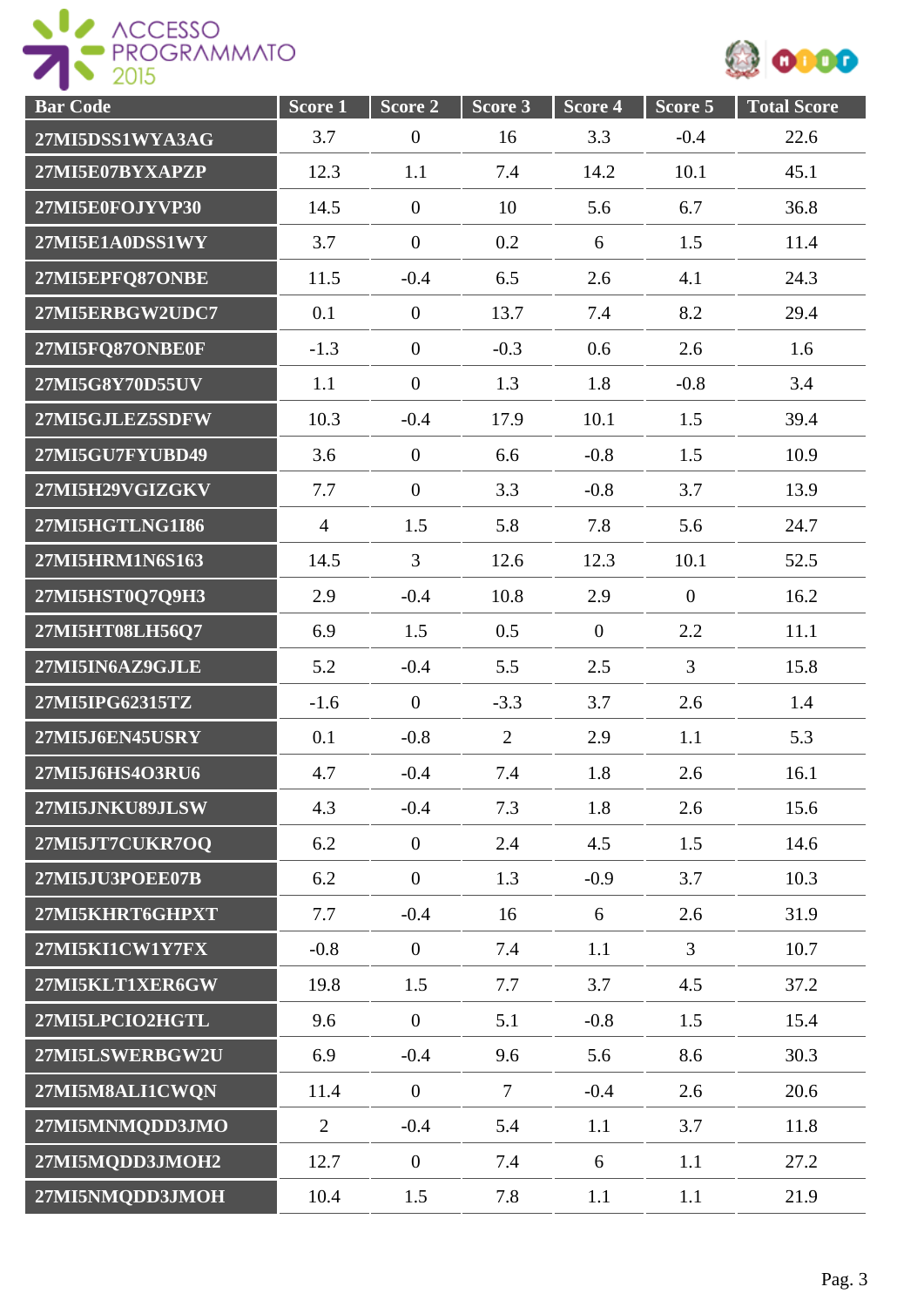



| <b>Bar Code</b> | Score 1        | Score 2          | Score 3 | Score 4        | Score 5          | <b>Total Score</b> |
|-----------------|----------------|------------------|---------|----------------|------------------|--------------------|
| 27MI5NTCYMZ24XB | 14.9           | $\boldsymbol{0}$ | 14.5    | 5.6            | 7.5              | 42.5               |
| 27MI5OJYVP30HT0 | 0.5            | $-0.4$           | 6.5     | $-0.9$         | 1.1              | 6.8                |
| 27MI5OQAQV1TCJK | 16.7           | 1.1              | 3.1     | 1.5            | $\overline{3}$   | 25.4               |
| 27MI5PG62315TZ5 | 3.9            | $-0.8$           | 6.2     | 0.3            | $\boldsymbol{0}$ | 9.6                |
| 27MI5R30V8K2FKH | 6.7            | $-0.4$           | 12.2    | 2.5            | 5.6              | 26.6               |
| 27MI5R4DT95WFMN | 3.7            | 1.5              | 6.6     | 0.6            | 4.5              | 16.9               |
| 27MI5R4YLPKTF0F | 5.1            | $-0.8$           | 4.7     | $\overline{3}$ | 2.6              | 14.6               |
| 27MI5RHYQJU3POE | $\tau$         | 1.5              | 7.3     | $\overline{3}$ | 1.5              | 20.3               |
| 27MI5RI9AC717P0 | 5.8            | $\overline{0}$   | 7.3     | 1.4            | 7.1              | 21.6               |
| 27MI5RT6GHPXTAN | $-0.8$         | $-0.4$           | 12.6    | 2.5            | 1.1              | 15                 |
| 27MI5SDFWDHSPBM | 11.5           | $-0.4$           | 14.5    | $-0.8$         | 1.5              | 26.3               |
| 27MI5SJ95648WQW | 5.7            | $-0.4$           | 0.1     | $-0.5$         | $\mathbf{1}$     | 5.9                |
| 27MI5T08LH56Q7B | 6.1            | $-0.4$           | 12.2    | 14.2           | 2.5              | 34.6               |
| 27MI5TCJKIN6AZ9 | 13             | $\boldsymbol{0}$ | 6.9     | 11.2           | 4.1              | 35.2               |
| 27MI5TLNG1I86RH | 9.7            | $\overline{0}$   | 8.1     | 1.4            | 10.5             | 29.7               |
| 27MI5TMJT7CUKR7 | 8              | $-0.4$           | 5.4     | 3.7            | 7.1              | 23.8               |
| 27MI5TNTCYMZ24X | 14.5           | $-0.4$           | 9.2     | 5.5            | 4.5              | 33.3               |
| 27MI5TZ5BYX24XB | 11.1           | $-0.8$           | 12.6    | 1.8            | 1.5              | 26.2               |
| 27MI5U6R5UXB971 | 0.5            | $\boldsymbol{0}$ | 7.4     | 2.9            | 2.6              | 13.4               |
| 27MI5U7FYUBD49I | 3.1            | $-0.4$           | 0.2     | 1.5            | $\overline{0}$   | 4.4                |
| 27MI5UKR7OQAQV1 | 3.3            | $\overline{0}$   | 1.7     | $-0.4$         | 1.5              | 6.1                |
| 27MI5USRY15J59H | 2.7            | $-0.4$           | 1.6     | 1.7            | 3.3              | 8.9                |
| 27MI5UVAHSOR664 | 3.2            | $\overline{0}$   | 11.8    | 4.8            | 4.5              | 24.3               |
| 27MI5UWE84V4W82 | 3.9            | $\boldsymbol{0}$ | 5.1     | 0.3            | 2.6              | 11.9               |
| 27MI5UX96S3HH3E | 11.9           | $-0.4$           | 10.4    | 6.7            | 2.6              | 31.2               |
| 27MI5V0X6EQWX5I | 8.1            | $\overline{0}$   | 15.3    | 5.6            | $\overline{3}$   | 32                 |
| 27MI5V3ZHU9JZUL | $-2.2$         | $-0.4$           | 0.9     | 3.6            | $-2.4$           | $-0.5$             |
| 27MI5VG4A16FMD3 | 0.3            | $\boldsymbol{0}$ | 5.5     | 1.8            | 2.6              | 10.2               |
| 27MI5VH0MV0X6EQ | $\overline{4}$ | $\boldsymbol{0}$ | 7.3     | 4.4            | $-0.8$           | 14.9               |
| 27MI5VJ6HS4O3RU | 3.3            | $-0.4$           | 8.9     | 0.3            | 4.5              | 16.6               |
| 27MI5WERBGW2UDC | 0.1            | $-0.8$           | 2.3     | $-1.6$         | 1.5              | 1.5                |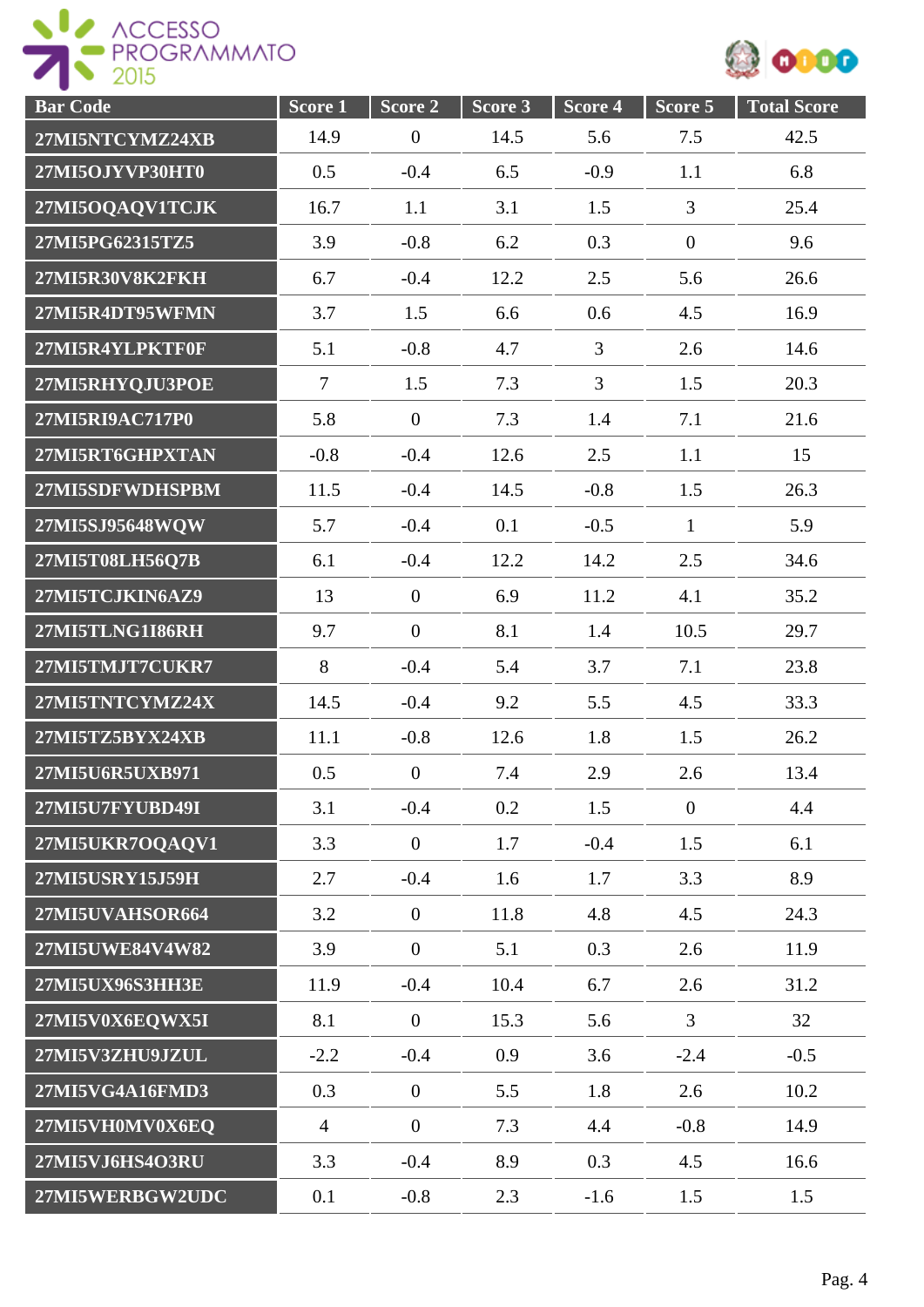

| <b>Bar Code</b> | Score 1          | Score <sub>2</sub> | Score 3        | Score 4        | Score 5          | <b>Total Score</b> |
|-----------------|------------------|--------------------|----------------|----------------|------------------|--------------------|
| 27MI5WGXNVRTDUY | 0.6              | $\boldsymbol{0}$   | 3.5            | 4.4            | 2.6              | 11.1               |
| 27MI5WUX96S3HH3 | 7.7              | $\boldsymbol{0}$   | $\mathbf{1}$   | 1.1            | $\boldsymbol{0}$ | 9.8                |
| 27MI5WX5ID23NS8 | $\boldsymbol{0}$ | 1.1                | 9.9            | 1.3            | 1.8              | 14.1               |
| 27MI5X6EQWX5ID2 | 2.7              | 1.1                | 7.7            | 6.6            | 0.3              | 18.4               |
| 27MI5XBLGVH0MV0 | 16.8             | $\boldsymbol{0}$   | 10             | 4.8            | $\mathbf{0}$     | 31.6               |
| 27MI5XV09DRSCVG | 13.7             | $\overline{0}$     | 14.1           | 2.9            | 2.6              | 33.3               |
| 27MI5XW98LYSF79 | 6.6              | $\boldsymbol{0}$   | 5.8            | 6.3            | 1.1              | 19.8               |
| 27MI5Y2QKQUIWZ1 | 5.4              | $-0.8$             | 4.7            | 3.3            | $\overline{3}$   | 15.6               |
| 27MI5Y6R4DT95WF | 10.7             | $-0.8$             | 4.8            | 0.7            | $\overline{3}$   | 18.4               |
| 27MI5Y6SSHH4E1B | 10               | $\overline{0}$     | 10.8           | 2.6            | 4.5              | 27.9               |
| 27MI5YQJU3POEE0 | $-2.6$           | 1.1                | 0.9            | 0.6            | 1.8              | 1.8                |
| 27MI5YUVTXLRXPP | 10               | $-0.4$             | 3.6            | 1.4            | $\overline{3}$   | 17.6               |
| 27MI5YXAPZPNIXV | 11.1             | $\boldsymbol{0}$   | 11.5           | 8.6            | 2.2              | 33.4               |
| 27MI5Z0Y2QKQUIW | 11.1             | $-0.4$             | 16.1           | 3.7            | 3.3              | 33.8               |
| 27MI5Z1UWE84V4W | 10               | $\boldsymbol{0}$   | $\overline{2}$ | $\overline{0}$ | $\overline{0}$   | 12                 |
| 27MI5Z5SDFWDHSP | 1.5              | $-0.8$             | 8              | $-1$           | 0.6              | 8.3                |
| 27MI5ZBP1VIMIQ8 | 9.9              | $-0.4$             | 5.1            | 1.8            | $\overline{0}$   | 16.4               |
| 27MI5ZHG8Y70D55 | 4.4              | $-0.8$             | 5.4            | 1.4            | 7.1              | 17.5               |
| 27MI5ZI8Y70D65V | 9.3              | $\boldsymbol{0}$   | 9.6            | 4.1            | 5.2              | 28.2               |
| 27MI5ZNAJNKU89J | 5.6              | $\overline{0}$     | 16             | 7.8            | 5.6              | 35                 |
| 27MI5ZOR30V8K2F | 0.6              | 1.5                | 0.1            | 4.1            | 2.2              | 8.5                |
| 27ML5WK7IT5P4SV | 1.9              | $-0.4$             | $-0.1$         | 1.5            | 4.1              | $\overline{7}$     |
| 27MU5CGZ5T43CFT | 4.4              | $-0.4$             | 15.7           | 10.5           | 1.1              | 31.3               |
| 27NI58QI4ISN2O7 | 15.3             | $\overline{0}$     | 4.7            | 9.3            | $\overline{3}$   | 32.3               |
| 27NI5WXGE6X6Y9B | $-2$             | $\overline{0}$     | 2.1            | 2.2            | $\overline{3}$   | 5.3                |
| 27NY55J7PC6G7CK | 13               | $-0.4$             | 3.7            | 1.1            | $\overline{3}$   | 20.4               |
| 27NY5TXLFLPDQUW | 4.3              | 1.5                | 10             | $\overline{0}$ | $\boldsymbol{0}$ | 15.8               |
| 27RG57TTITFRCQE | 12.7             | $\overline{0}$     | 11.1           | 9.7            | $\overline{3}$   | 36.5               |
| 27RG5H3R583H5NA | 13.3             | $\boldsymbol{0}$   | 5.8            | 1.3            | 4.5              | 24.9               |
| 27RG5I3TRM1ZBTB | 11.1             | $\boldsymbol{0}$   | 8.9            | 3.7            | 4.5              | 28.2               |
| 27RG5JOVM897ZTZ | 2.5              | $\mathbf{0}$       | 3.9            | 1.3            | $\mathbf{0}$     | 7.7                |